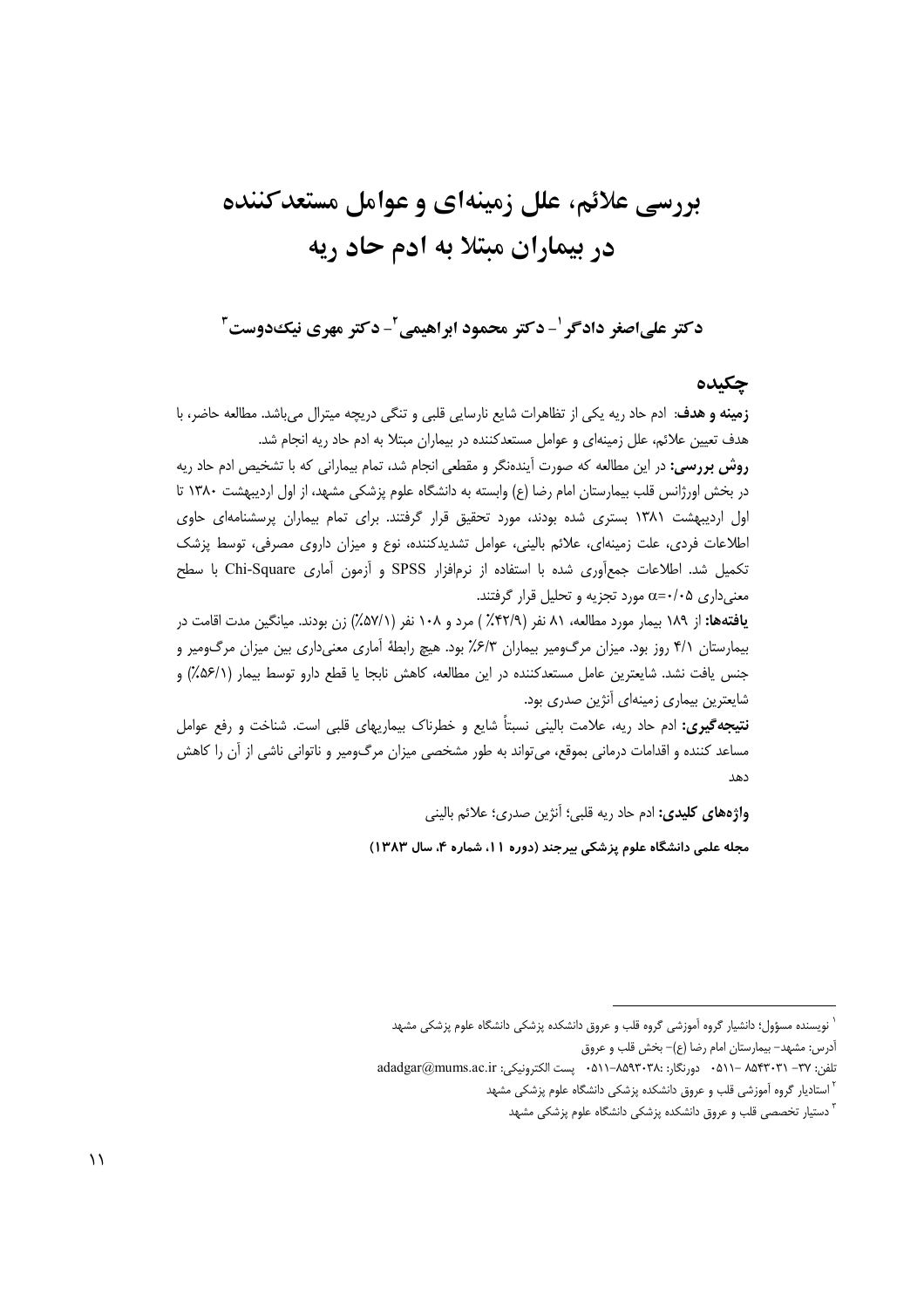#### مقدمه

ادم ریوی یکی از تظاهرات شایع نارسایی احتقانی قلب، نارسایی قلب چپ و تنگی دریچه میترال میباشد. از آنجا که هنگام بروز حمله، بیمار دچار تنگی نفس و احساس خفگی می شود، تجربه آن برای بیمار و اطرافیان وی بسیار ترسناک است و آنها را هراسان می کند. بیمار ممکن است از درد در ناحیه قفسه سینه شاکی باشد که در بسیاری از موارد، زمینه انفاركتوس قلبي است كه توجه به آن بسيار حائز اهميت است و در صورتی که بیمار در شوک ناشی از نارسایی شدید قلبی باشد، علاوه بر پیش[گهی ضعیف بیمار، تشخیص آن نیز مشكل است.

در بسیاری از موارد با رسیدگی بموقع و کشف علت و عوامل مستعدكننده و از بين بردن آنها، مى توان به درمان موفق دست یافت. اولین اقدام درمانی اکسیژن ترایی است که موجب بهبود تعداد ضربان قلب، فشار خون، كاهش شدت تنگی نفس و به طور کلی بهبود پیش آگهی در بیماران با ادم حاد ريوي مي شود (١).

Fujiki و همکاران (۲) و Stainier و همکاران (۳) در در مطالعات خود گزارش کردند که ضمن اکسیژنترایی هیچ مورد جدید حمله انفارکتوس حاد میوکارد در ادم حاد ریوی اتفاق نيفتاد.

خوشبختانه نحوه درمان، زمان استفاده و میزان تجویز و مصرف داروها به روشنی مشخص شده است و این امر سبب تسهيل و تسريع درمان بيماران مي گردد.

مطالعهٔ حاضر با هدف تعیین علائم، علل زمینهای و عوامل مستعدکننده در بیماران مبتلا به ادم حاد ریه انجام شد.

# روش بررسي

این بررسی آیندهنگر و مقطعی از تاریخ ۱۳۸۰/۲/۱ تا ١٣٨١/٢/١ در بخش اورژانس قلب بيمارستان امام رضا (ع) وابسته به دانشگاه علوم پزشکی مشهد انجام شد. جامعه یژوهش شامل بیمارانی بود که با تشخیص ادم حاد ریه

بستری شده بودند.

پس از تشخیص ادم حاد ریه توسط متخصص قلب، درمان بيماران شروع شد. پس از بهبود علائم، معاينه باليني، الکتروکاردیوگرافی و اکوکاردیوگرافی برای بیماران انجام شد. سیس پرسشنامهای حاوی اطلاعات فردی، علت زمینهای، علائم بالینی، عوامل تشدیدکننده، نوع و میزان داروی مصرفی توسط یزشک تکمیل شد.

اطلاعات جمع آوری شده با استفاده از نرمافزار SPSS و آزمون Chi-Square در سطح ۵+/۰+=c مورد تجزیه و تحلیل قرار گرفتند.

### بافتهها

در مجموع در طی مدت این مطالعه، ۱۸۹ بیمار با تشخیص ادم حاد ریه بستری شده بودند. از این تعداد، ۴۲/۹٪ (۸۱ مورد) مرد و ۵۷/۱٪ (۱۰۸ مورد) زن بودند. بیشتر بیماران سال قرار داشتند. از این بیماران ۲۳/۸٪ با تب و ۷۶/۲٪ بدون تب مراجعه کرده بودند.

در این تحقیق عوامل مستعدکننده حمله حاد ادم ریوی در بیماران بررسی شد که شایعترین آن کاهش دوز و قطع دارو (۵۴٪) و بعد از آن آریتمی (۳۶/۵٪) و عفونت سیستمیک (۲۹/۶٪) بود (نمودار ۱).



حمله ادم حاد ریوی در بیماران مورد مطالعه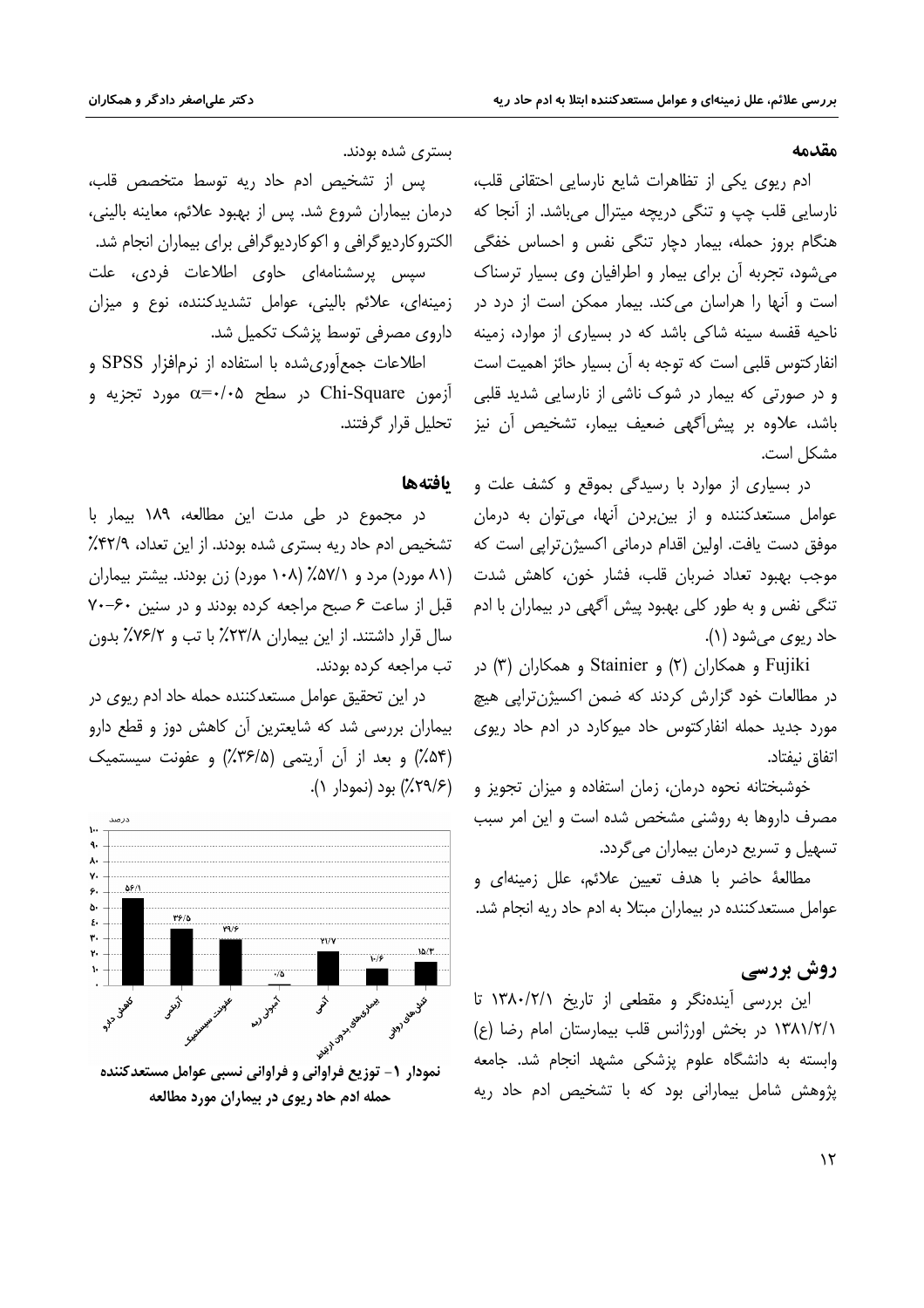شایعترین علل زمینهای ادم حاد ریه در این مطالعه آنژین صدری و پرفشاری خون بود (نمودار ۲).

نتایج حاصل از داروهای دریافتشده توسط بیماران در نمودار ٣ نمايش داده شده است.

مدت متوسط بستری برای هر بیمار در این مطالعه ۴/۱ روز بود؛ کمترین مدت بستری ١٢ ساعت و بیشترین مدت ٢٨ روز بود. میزان مرگ0میر در بیماران ۶/۳٪ بود.





نمودار ۳- توزیع فراوانی و فراوانی نسبی داروهای دریافتشده توسط بيماران مورد مطالعه

# بحث و نتيجه گيري

ادم حاد ریه می¤واند منشأ قلبی (کاردیوژنیک) یا غیرقلبی داشته باشد. Buff و همکاران در سال ۱۹۹۷ توانستند واضحتر بود (۱۰). به وسیله کاپنومتری، ادم پولمونر ناشی از نارسایی

قلب<sup>8</sup> را از ادم یولمونر با منشأ آسم افتراق دهند؛ در این مطالعه بیشتر افراد در گروه سنی ۶۰–۷۰ سال قرار داشتند که با اغلب مطالعات مشابه بود (۵–۷).

به عقیده برخی محققان، در بیماران با CHF، تولید پایه نیتریک|کسید (NO) کاهش می!بد و در نتیجه موجب کاهش تونوسیته عروقی ریهها میشود. این وضعیت در بیماران با نارسایی قلبی متوسط تا شدید گزارش شده است(۵).

در تحقیق حاضر، شایعترین عامل مساعدکننده، کاهش یا قطع نامتناسب دارو، آریتمی و سپس عفونت بود ولی طی یک مطالعه مشابه روی بیمارانی که نارسایی قلبی آنها مکرراً عود می کرد و بیمارانی که بیش از چهار بار بستری شده بودند، عوامل زیر به ترتیب شایعترین عوامل مستعدکننده بودند:

> ١- مصرف بيش از حد آب و نمک ٢– فعالیت فیزیکی زیاد ٣- عدم مصرف صحيح دارو ۴– آریتمی

در بیمارانی که بیش از دو سال فاصله بین وقوع حمله داشتند، عفونت شایعترین علت بود؛ بخصوص افرادی که ضايعات دريجهاي نيز داشتهاند (٧).

تمرين دادن عضلات تنفسى سبب بهبود حمايت تنفسى در بیماران CHF می شود (۱۰). تنفس آهسته، دیس پنه را کاهش می دهد و تبادل گازی را چه در زمان استراحت و چه در زمان فعالیت در بیماران CHF بهبود میبخشد (۸).

در مطالعه Bernardi و همكاران، با مصرف اكسيژن شبانه از طریق لوله بینی، میزان پاسخ تنفسی هیپرکاینیک در بیماران با CHF و تنفس شین استوکس کاهش یافت (۹)؛ Andreas و همکاران پس از تحقیق بر روی بیماران با CHF جبران شده، گزارش کردند که ۵۸٪ از بیماران تنفس شین استوکس داشتهاند و در این گروه اختلال عمل قلبی نیز

<sup>&</sup>lt;sup>§</sup> Congestive Heart Failure (CHF)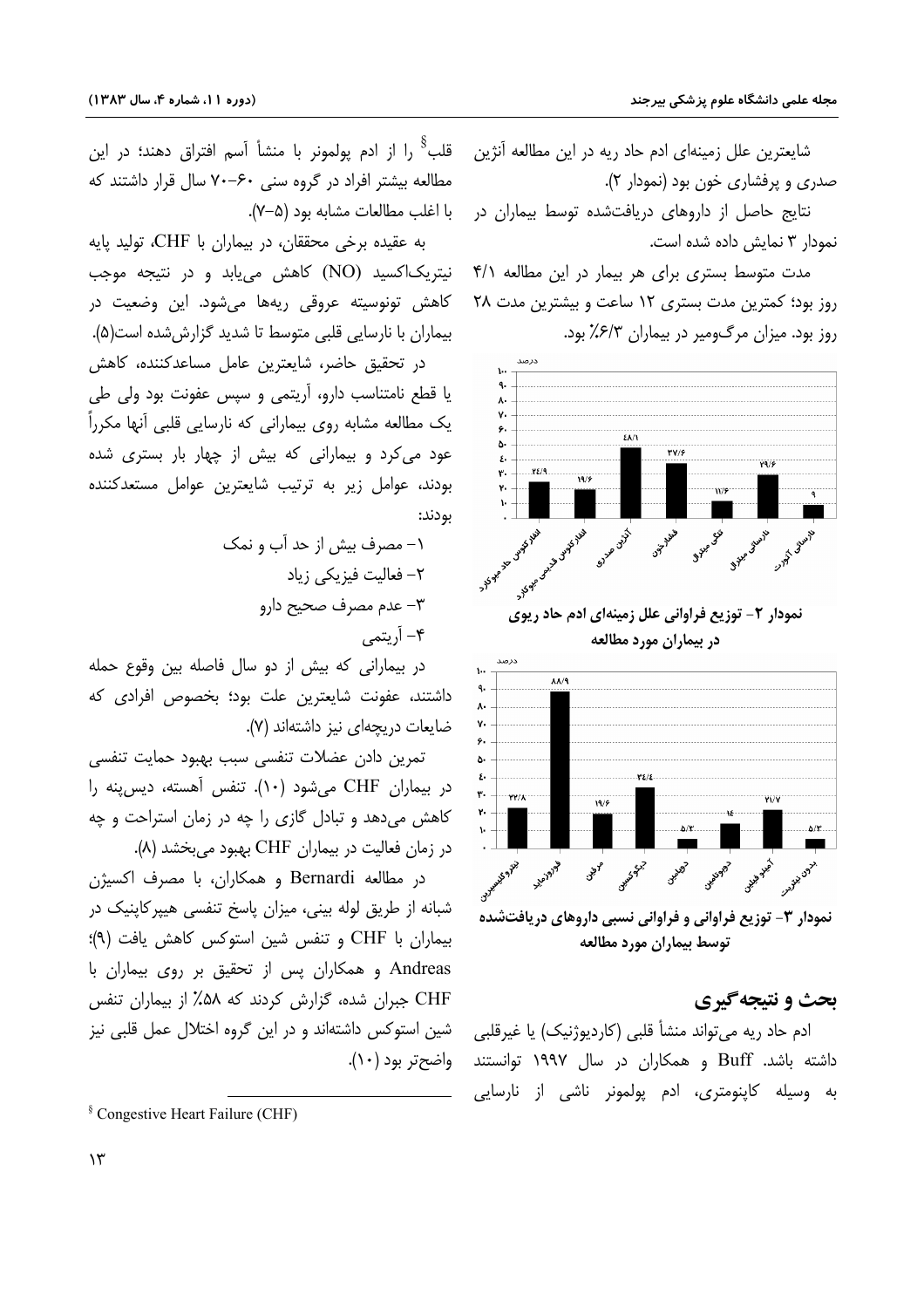روشهای تهویه مکانیکی غیرتهاجمی به بیمار کمک ایزوسورباید بیشتر از رژیم دوز بالای فوروزماید و دوز پایین می کند تا کار تنفسی خود را کاهش دهد و تبادل اکسیژن و دی|کسیدکربن و برون ده قلبی خود را بهبود بخشد (۷).

> درمان با مهارکنندههای آنزیم تبدیل *ک*ننده در بیماران با CHF مزمن مي تواند ميزان تھويه و خونرساني را در حين ورزش بهبود بخشد (۱۲،۱۱)؛ همچنین مهارکنندههای ACE در درمان ادم حاد ریه بخصوص وقتی نارسایی مزمن کلیه ايجاد شده باشد، مؤثر است (١٣).

Biller و همکاران، طی یک مطالعه تجربی در سگ@ایی که متعاقب نارسایی میترال دچار CHF شده بودند، از ساعت ۶ صبح بود. گزارش کردند که استفاده از انالایریل سبب بهبود وضعیت بالبني و هموديناميک شد (١۴).

همچنین در مطالعه Cesario و همکاران، انفوزیون متناوب دوز پایین میلرینون (Milrinon) سبب بهبود همودینامیک و فونکسیونل بیماران شد؛ به عقیده این محققان ۱۰ بهبود سریعتر حاصل شود. مصرف به جای اینوتروپها به صورت سریایی در بیماران با نارسایی قلبی پیشرفته (End Stage) نقش مهمی را ایفا مے کند (۱۵).

> بیماران، فوروزماید بود. به عقیده Cotter و همکاران، در بیمارانی که نیاز به تهویه مکانیکی دارند و با دچار MI مکرر می باشند، رژیم دوز پایین فوروزماید به همراه دوز بالای

ايزوسوربايد مؤثر واقع مي گردد. لازم به ذكر است كه تمامي بیماران مورد مطالعه Cotter و همکاران دچار ادم ریوی شدید بودند و درصد اشباع اکسیژن (O2 Sat) در آنها کمتر از ۹۰٪ گزارش شد (۱۶).

در مطالعه Buff و همکاران بر روی ۱۵۴ مورد ادم ریوی حاد کاردیوژنیک، وقوع ادم ریوی بیشتر در ساعات صبح و اوج حملات بين ساعت ۶ صبح تا ١٢ ظهر گزارش شد (۴). در مطالعه حاضر بيشترين زمان وقوع حمله ادم حاد ريوى تا قبل

با توجه به شیوع ادم حاد ریه و خطر مرگ و میر ناشی از آن، لازم است در این بیماران اقدامات درمانی سریع انجام شود و پس از ثبات وضعیت همودینامیک بیمار، بررسی علل زمینهای و عوامل مساعدکننده صورت گیرد تا با رفع آنها

تقدير و تشكر

نویسندگان مقاله بر خود لازم میدانند از کارکنان در مطالعه حاضر بیشترین داروی مورد استفاده توسط ً سختکوش بخش اورژانس بیمارستان امام رضا (ع) مشهد كه در انجام اين تحقيق، از هيچ مساعدتي دريغ نكردند، تشکر کنند.

مناتع:

1- Bellone A, Monari A, Cortellaro F, Vettorello M, Arlati-S, Coen D. Myocardial infarction rate in acute pulmonary edema: noninvasive pressure support ventilation versus continuous positive airway pressure. Crit Care Med. 2004; 32  $(9)$ : 1860-65.

2- Fujiki Y, Togawa A, MiyajiT, Suzuki H, Ohashi N, Fukasawa H, et al. Rapid improvement of acute pulmonary edema with angiotensin converting enzyme inhibtor under hemodialysis in patient with renovascular disease. Ther Apher Dial. 2004; 8 (2): 148-52.

3- Stainier PY, Lancellotti P, Smeets V, Pierard LA. L'oedema aigu pulmonaire cardiogenique. Rev Med Liege. 2004; 59 (4): 196-200.

4- Buff DD, Calikyan R, Neches RB, Bavli SZ. Circadian patterns in the onset of cardiogenic acute pulmonary edema. Clin Cardiol. 1997; 20 (3):261-4.

5- Sumino H, Sato K, Sakamaki T, Masuda H, Nakamura T, Kanda T, et al. Decreased basal production of nitric oxide in patients with heart disease. Chest. 1998; 113 (2): 317-22.